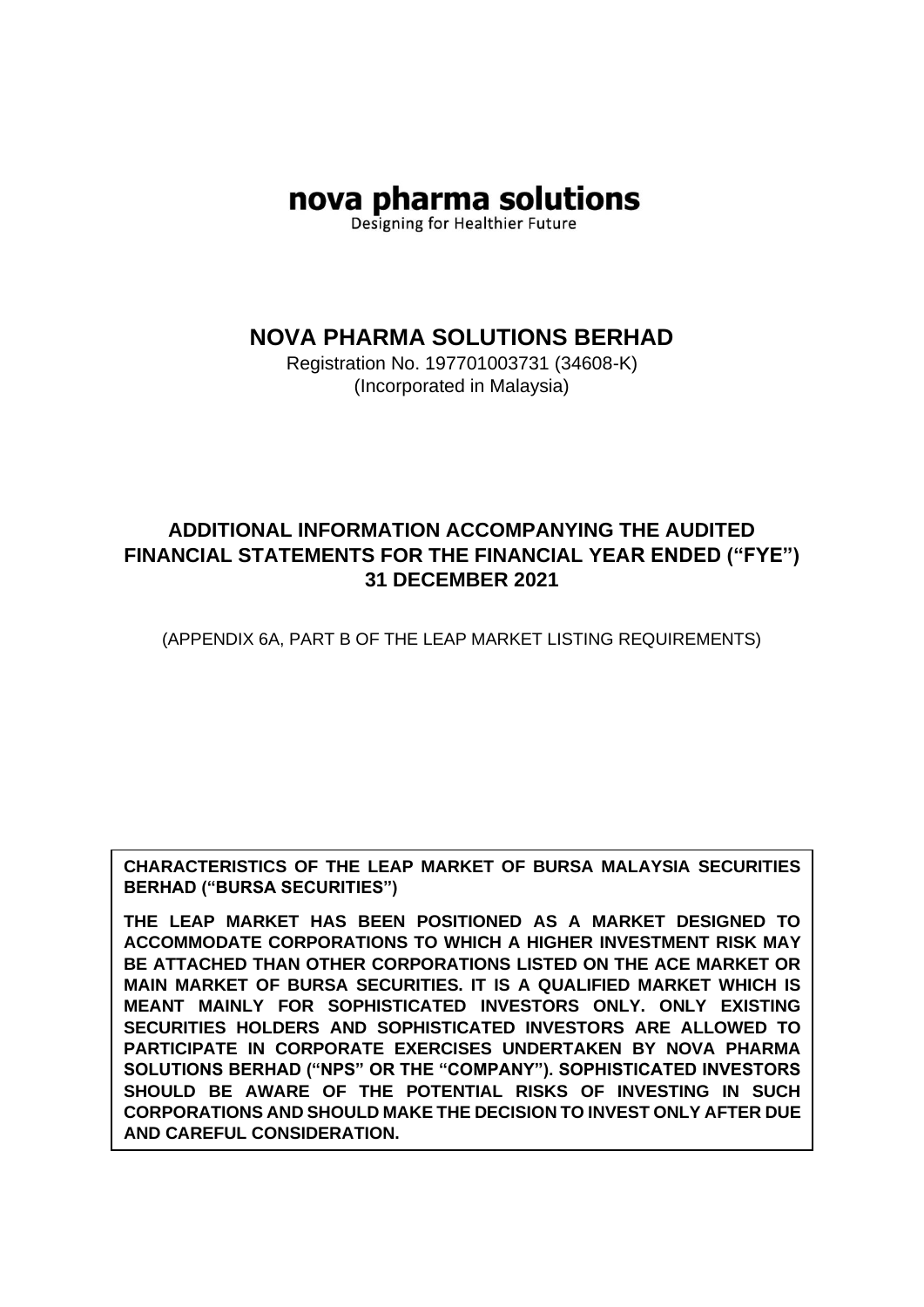#### **Nova Pharma Solutions Berhad**

( Incorporated in Malaysia, Registration No. 197701003731 (34608 – K) )

#### **1. ANALYSIS OF FINANCIAL PERFORMANCE**

A. The revenue by its business activities are presented as follows:

|                              | <b>AUDITED FOR THE FYE</b><br>Group |               |
|------------------------------|-------------------------------------|---------------|
|                              |                                     |               |
|                              | 31.12.2021                          | 31.12.2020    |
|                              | <b>RM'000</b>                       | <b>RM'000</b> |
| Design fee                   | 4,148                               | 599           |
| Post design fee              | 489                                 | 558           |
| Other Support <sup>(1)</sup> | 1,322                               | 2,104         |
| EPCC <sup>(2)</sup>          | 321                                 | 974           |
| Total                        | 6,280                               | 4,235         |

*Notes:*

- *(1) Other support mainly comprise of Good Manufacturing Practice documents review, maintenance and other related services.*
- (2) *EPCC comprise of works and services pertaining to engineering and/or procurement and/or construction and/or commissioning*.
- B. The revenue by its industry is presented as follows:

|                | <b>AUDITED FOR THE FYE</b><br>Group |            |
|----------------|-------------------------------------|------------|
|                |                                     |            |
|                | 31.12.2021                          | 31.12.2020 |
|                | RM'000                              | RM'000     |
| Pharmaceutical | 1,020                               | 1,869      |
| Biotechnology  | 4,637                               | 2,052      |
| $EPCC^{(1)}$   | 623                                 | 314        |
| Total          | 6,280                               | 4,235      |

*Note:*

*(1) Mainly comprise of advanced technology facilities in various industries other than pharmaceutical and biotechnology.*

C. The revenue by geographical location is presented as follows:

| AUDILED FOR THE FTE<br>Group |               |
|------------------------------|---------------|
|                              |               |
| <b>RM'000</b>                | <b>RM'000</b> |
| 2,194                        | 2,587         |
| 1,648                        | 1,461         |
| 2,438                        | 19            |
|                              | 168           |
| 6,280                        | 4,235         |
|                              |               |

### **AUDITED FOR THE FYE**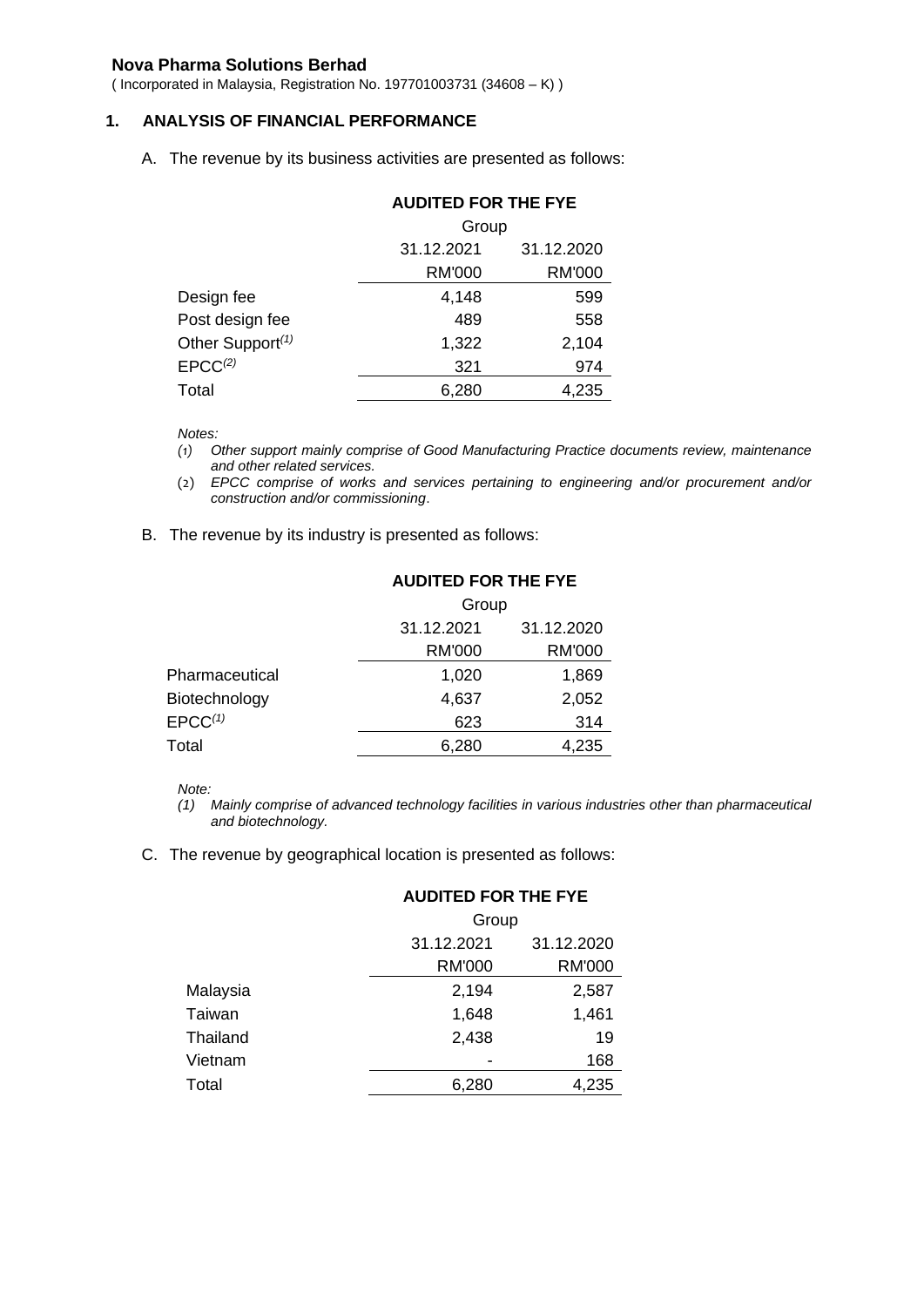#### **Nova Pharma Solutions Berhad**

( Incorporated in Malaysia, Registration No. 197701003731 (34608 – K) )

#### **1. ANALYSIS OF FINANCIAL PERFORMANCE (Cont'd)**

The Group's revenue was generated from design, post design, other support services from pharmaceutical and biotechnology project as well as projects for the advanced technology facilities in various industries.

During the financial year ended 31 December 2021 ("FY21"), the Group recorded a revenue of RM6.28 million, an increase of approximately RM2.04 million or 48.29% as compared to the financial year ended 31 December 2020 ("FY20"). The higher revenue mainly contributed by the oversea markets.

The higher revenue contributed by Thailand market of approximately RM2.42 million during FY21 was mainly attributed by a newly secured biotechnology project that involving in design and setting up of an oncology plant.

The Group also recorded a slightly higher revenue from Taiwan market in FY21 due to higher work completion rate for the biotechnology projects as the Taiwan government relaxed the COVID-19 precautious measures in July 2021.

However, Malaysia market recorded a lower revenue in FY21 of approximately RM0.39 million as certain pharmaceutical projects have reached the tail end stages of their contractual works. This was mitigated by the higher revenue contributed by EPCC and other support projects carried out by the Company's subsidiary, Nova HiTech Solutions Sdn Bhd ("NHS") for advanced technology facilities, which mainly focusing on the maintenance works and other related engineering services.

The Group recorded a profit before tax of approximately RM0.55 million for FY21 as compared to the loss before tax for FY20 of approximately RM0.72 million. This was mainly due to higher revenue recognised during FY21, offset by:

- (1) higher recognition of provision of bad debts in FY21; and
- (2) lower unit trust dividend from Group's cash management fund during FY21.

#### **2. STATUS OF CORPORATE PROPOSALS**

There were no corporate proposals announced but not completed as at the date of this financial report.

**[The rest of this page has been intentionally left blank]**